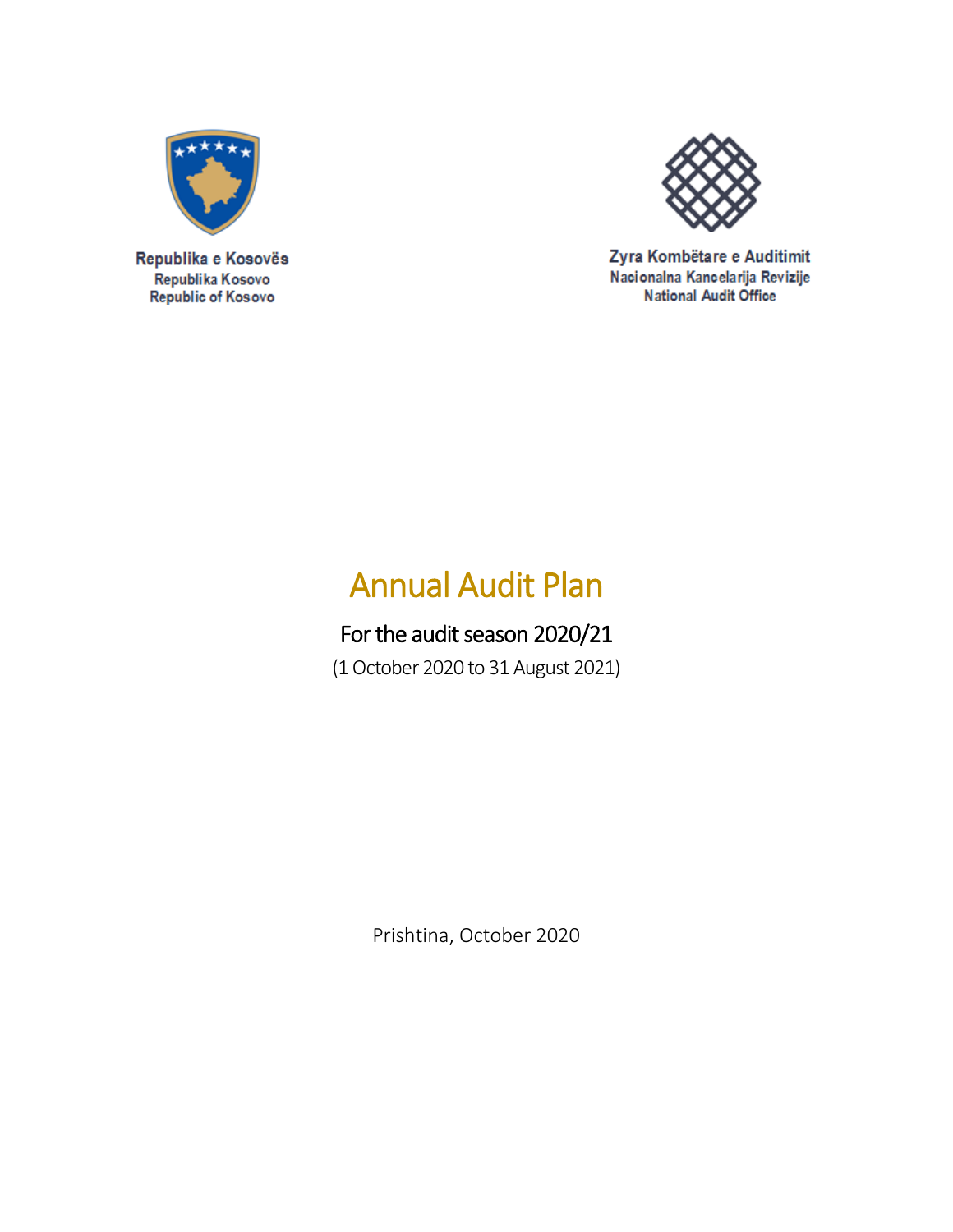# Table of content

Annex 1. Auditees and audit topics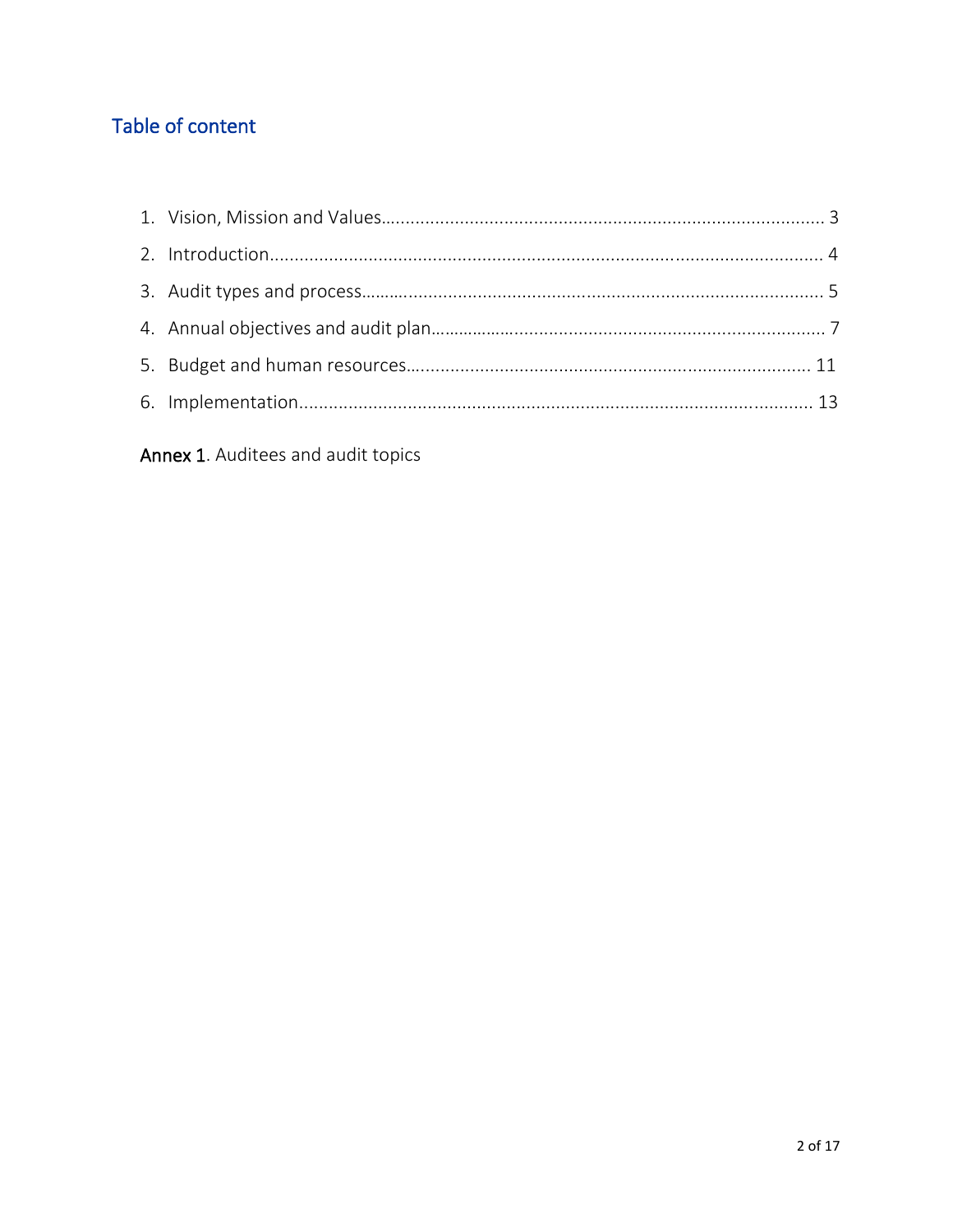### 1. VISION, MISSION, AND VALUES

National Audit Office is an independent institution serving to the good governance and the public. NAO is committed to fulfil its legal and constitutional mandate, with a clear strategic vision.

#### Vision

*"a reliable audit institution improving governance of public sector for the benefit of citizens "*

#### Mission

*"Through quality audits, we strengthen accountability in public administration for effective, efficient and economic use of national resources."*

## Values of NAO

*Independence*

*Professionalism*

*Integrity* 

*Transparency*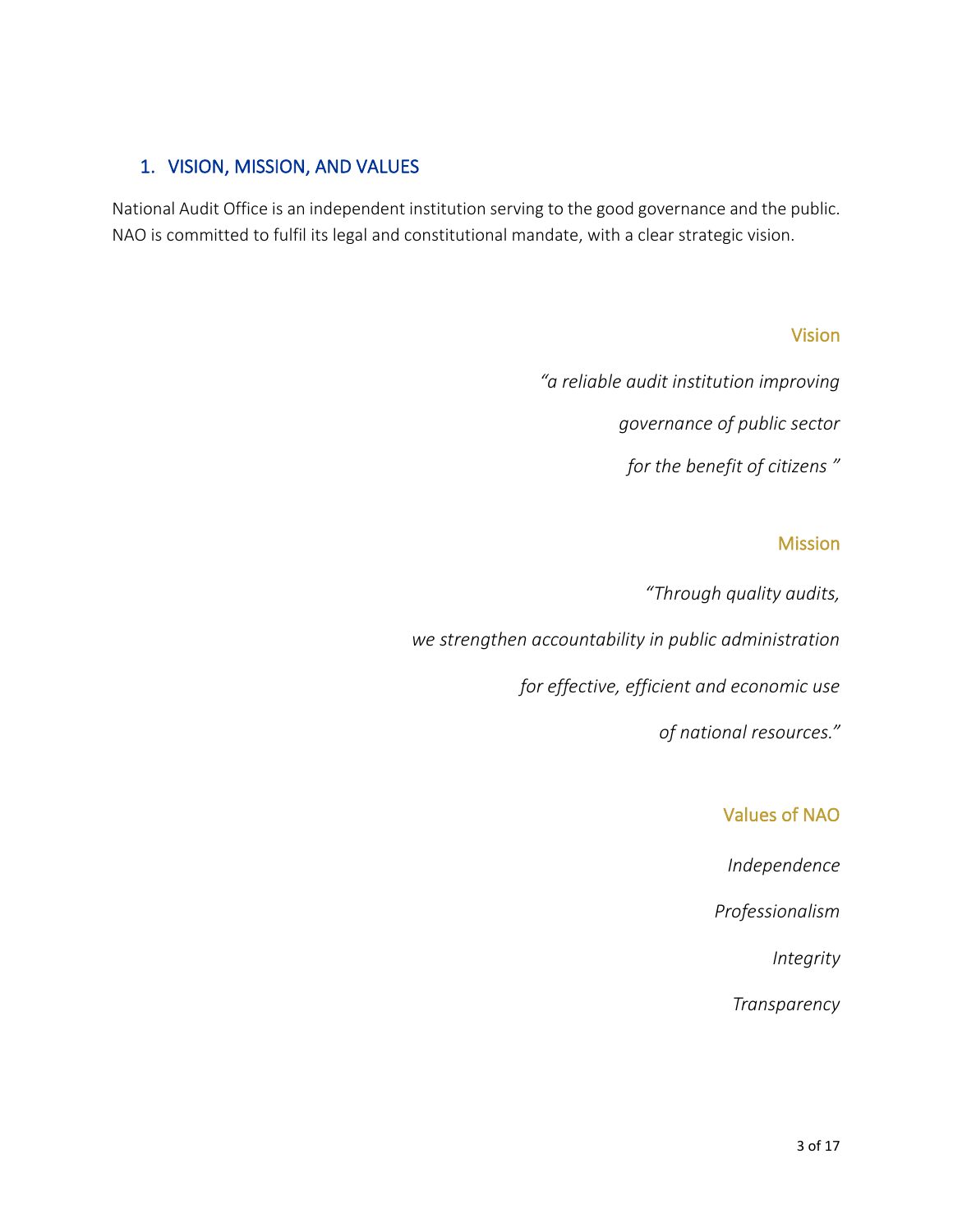### 2. INTRODUCTION

The National Audit Office (NAO), as the Supreme Audit Institution (SAI), carries out external audit of the public sector in the Republic of Kosovo. The mandate and powers of the Auditor General are set forth in the Constitution of the Republic of Kosovo and the Law on the Auditor General and the National Audit Office of the Republic of Kosovo (hereinafter: Law on NAO).

NAO audits the Annual Financial Statements (AFS) of all budget organisations to assess whether they give a true and fair view and whether public money has been spent for the intended purposes. The NAO also conducts performance audits aimed at improving services to citizens and having them provided at a reasonable prices.

This Annual Audit Plan (AAP) includes all audit activities for the 2020/21 audit season. According to the Law on NAO, this document is submitted to the Committee for Oversight of Public Finance (COPF) as of October 31st, every year.

In drafting this document we have taken into account: the NAO Strategic Plan 2018-2021; fulfilment of constitutional and legal obligations for regularity audits; selection of performance audits topics based on the assessment of relevance, risk level, and topicality; coverage of a number of POE audits (based on existing capacities); addressing specific requests of stakeholders; etc. These audits were also planned by taking into consideration the available financial and human resources of NAO.

The next audit season will take place in circumstances of a pandemic situation, and we are well aware that it is going to be quite a challenging one. The pandemic has also had an evident impact on the last audit season. Auditees were operating with reduced staff for some periods of time, particularly when auditors were conducting fieldwork. Many of the entities were either closed or reduced to essential staff. Some of our audit staff were infected with COvid-19, thus obliged to isolate and get medical treatment. However, it is worth mentioning that the challenges and delays in completion of individual audits, NAO has managed to submit the Annual Audit Report on Kosovo Budget for the fiscal year 2019 within the statutory deadline.

Parallel implementation of the new financial and compliance audit methodology - developed with the support of our twinning project partner, the Polish National Audit Office - and the **audit** management electronic system is going to be another significant challenge this season. Both these projects of great importance to NAO were developed during this pandemic year, where work was mostly carried out online, since the middle of March 2020. In order to have them introduced them during September and in the first part of October, all NAO staff attended the training on Implementation of the new audit methodology and the training on Use of the audit management electronic system.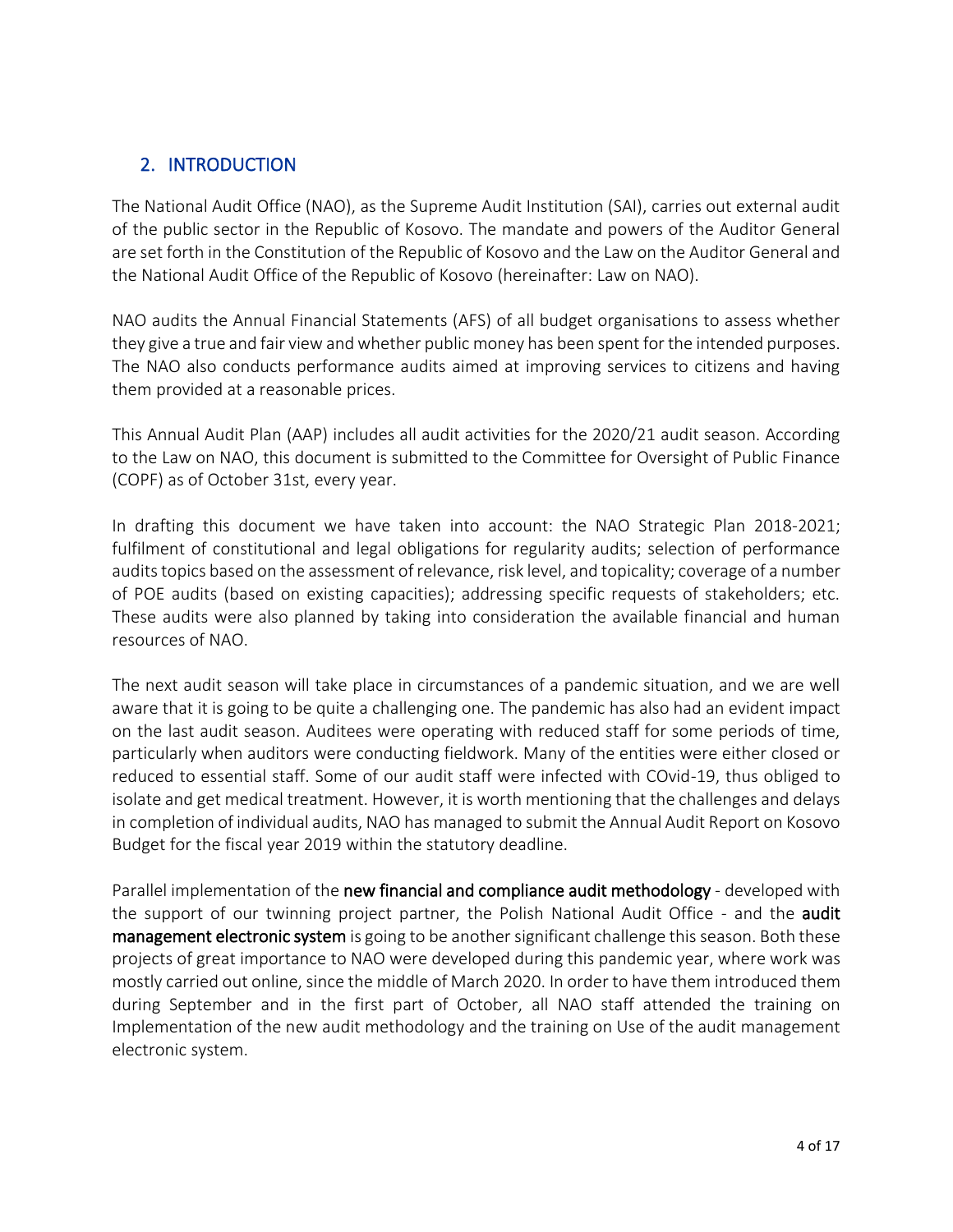As always, audits will be carried out in accordance with International Standards on Supreme Audit Institutions (ISSAIs), based on the universal values of SAIs and NAO's, such as independence, professionalism, integrity, and transparency. All NAO reports are accessible to the public and are published on the official website.

## 3. AUDIT TYPES AND PROCESS

#### 3.1. Audit types

In line with its mandate and scope, NAO will – during the audit season 2020/21 – carry out:

- Regularity audits of budget organisations (according to cash-based system) and publicly owned enterprises (according to accrual-based system); and
- **•** Performance audits, including IT audits.

Regularity audit: includes the audit of the auditee's AFS and main accounts in order to assess whether reports are reliable and accounts give a true view of the budget outturn; an assessment on whether the management has complied with applicable laws and sub-normative acts and whether funds have been used for the intended purpose; an assessment on the functioning of financial management system, internal audit functions, and internal control systems. According to the updated ISSAIs, there is no specific standard on regularity audits. ISSAIs address financial and compliance audits separately, therefore their definitions (objectives) are presented as follows.

- $\circ$  Financial Audit. The objective of the audit of financial statements is to enhance the intended users' level of confidence. This is done by expressing the auditor's opinion on whether the financial statements have been prepared, in all material respects, in accordance with the applicable reporting framework; providing reasonable assurance about whether the financial statements as a whole are free from material misstatement, fraud, or errors; and reporting his/her findings related to these statements.
- $\circ$  Compliance audit. The objective of compliance audit is to inform intended users of whether the audited entities comply with the decisions of the Assembly, laws, legislative acts, policies, codes, good practices, etc.

Regularity audits are carried out every year. The audit process begins in September and the audit reports on individual BOs are published by the end of June. The audit cycle gets closed by the end of August when the Annual Audit Report (AAR) on Annual Financial Report on Kosovo Budget (AFR/KB) is submitted to the Assembly of Kosovo.

Performance audit: is an independent, objective and reliable examination of whether government engagements, systems, operations, programs, activities or organisations are operating in accordance with principles of economy (minimisation of resources cost), efficiency (getting the most from available resources) and effectiveness (fulfilling established objectives and targeted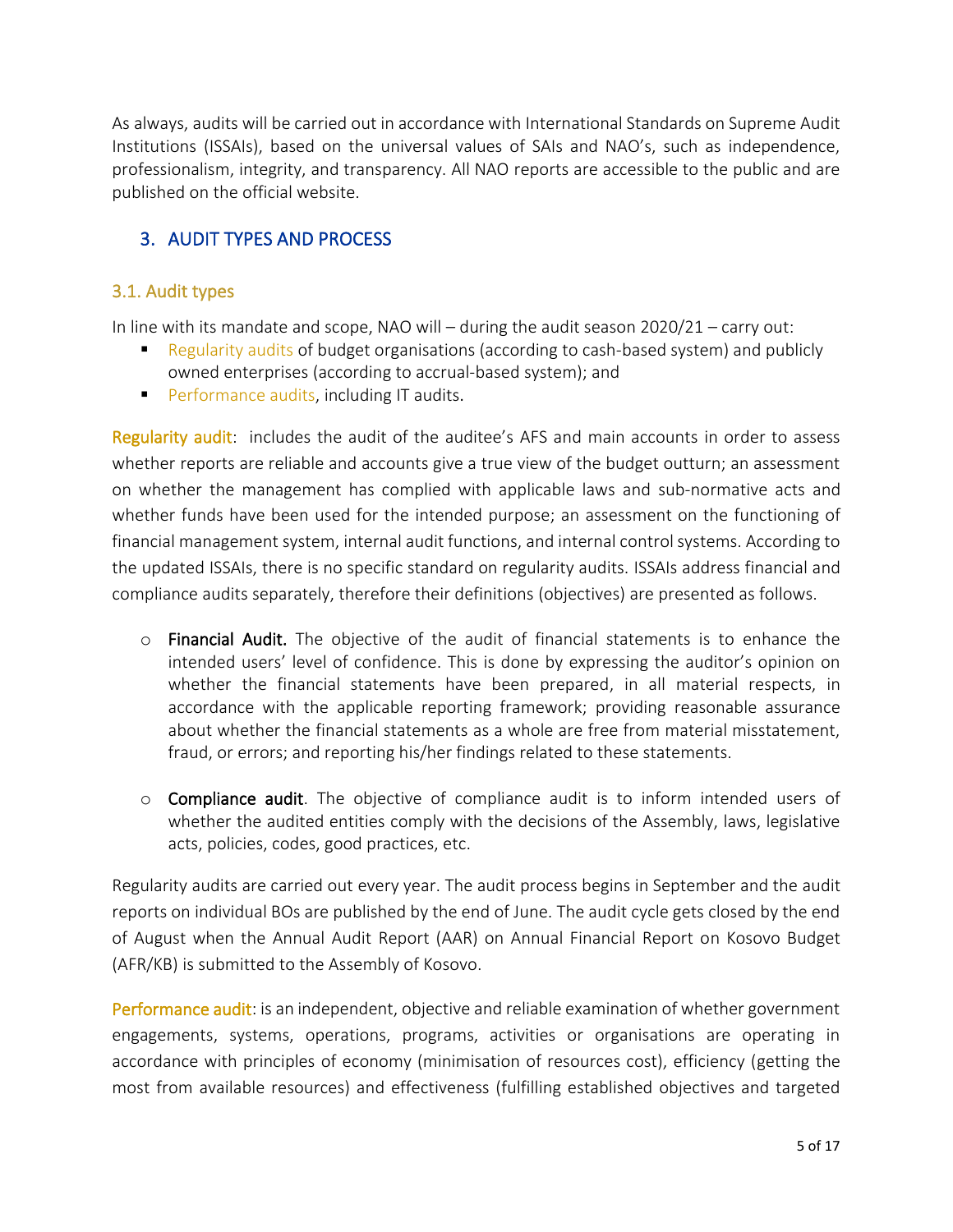results). Audit topics, objectives, timing, and reporting are determined on case-by-case basis, depending on the audit relevance, scope, risks, existing capacities, and other relevant criteria.

The Performance audit focuses on how public sector organisations have used their available resources to achieve their objectives. In order to examine performance of the audited entity, NAO pursues one of the three approaches:

- *results*-oriented approach, which assesses whether the established objectives have been achieved;;
- *problem*-oriented approach, which verifies and analyses causes of the problem/s; or
- *system*-oriented approach, which examines functioning of management systems: or a combination of the three approaches.

Information Technology Audit (IT): is defined as the examination and evaluation of information technology systems and related controls, in order to obtain assurance or to identify the risks related to the principles of legitimacy, efficiency, economy, and effectiveness of IT systems and related controls. In general terms, IT audits are included in financial audits, compliance audits, and performance audit, but it can also be conducted individually.

#### 3.2 Audit process

A. Regularity Audit Process – is based on the audit methodology described in the Regularity Audit Manual (now on: Financial and Compliance Audits) and ISSAIs. Regularity audit is carried out in several stages starting from:

- Knowing the business and risks analysis;
- audit planning;
- audit execution;
- issuing of audit conclusions and opinion;
- reporting to the Assembly and informing public opinion (publication of reports); and
- follow up on addressing of audit recommendations.

The regularity audit process in NAO is monitored and reviewed by the Department for Methodology and Quality Assurance, which is responsible to provide the management with the assurance that audits are conducted according to the methodology approved by the Auditor General and ISSAIs.

B. Performance Audit Process – is based on the audit methodology described in the Performance Audit Manual and ISSAIs. Performance audit is conducting in the following stages: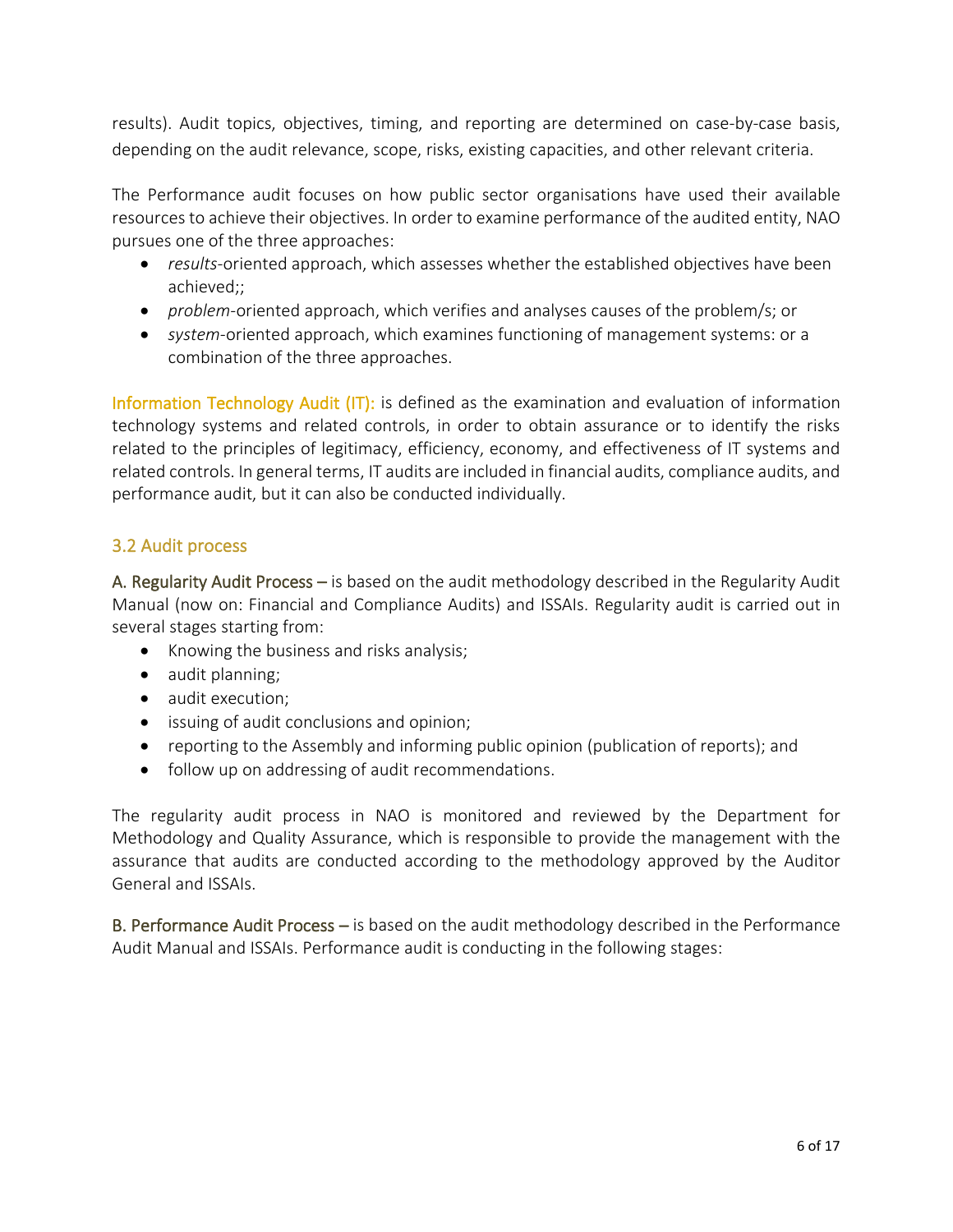#### Chart 1: Stages of performance audit process



Stage 1. *Planning -* includes the proposal of audit topics and preparation of pre-study memos. Proposals are considered through an evaluation process related to adequacy and relevance of the audit topic. In addition, audit teams conduct a more in-depth study of the respective topic at this stage where the audit problem, objectives, motive, scope, etc. are defined.

Stage 2. *Execution of fieldwork* – having prepared the detailed work plan, the audit teams start with the execution of fieldwork and prepare the draft audit report.

Stage 3. *Reporting –* the audit team finishes the draft audit report, which should be objective, comprehensive, reader- friendly, etc. Having passed the quality control process and received the respective approvals, the report gets published.

Stage 4. *Audit follow-up –* after enough time has passed, NAO may conduct an assessment of the audited entity's progress in responding to audit findings and implementing recommendations and report them through a follow-up audit. Based on the audit standards and the Performance Audit Manual, follow-up audits are not necessarily conducted for each audit carried out. When it comes to conducting follow-up audits, decisions are made based on the relevance of the audit topic.

## 4. ANNUAL OBJECTIVES AND AUDIT PLAN

NAO's specific objectives for the audit season 2020/21 are based on the Strategic Plan of NAO for 2018-2021 which aims at, inter alia, upgrading the audit methodology and further improving the audit quality. For the audit season 2020/21 we have planned 124 auditime, as presented in Table 1. The audit plan includes all mandatory regularity audits as defined in Article 18.3 of the Law on NAO, i.e. 91 in total; 13 projects financed from external funds; 12 publicly owned enterprises; and 8 performance audits<sup>1</sup> which due to the pandemic situation are in a smaller number compared to the last season.

 $<sup>1</sup>$  In addition to the new audits foreseen in this plan, there are 5 performance audits in the process of finalization.</sup>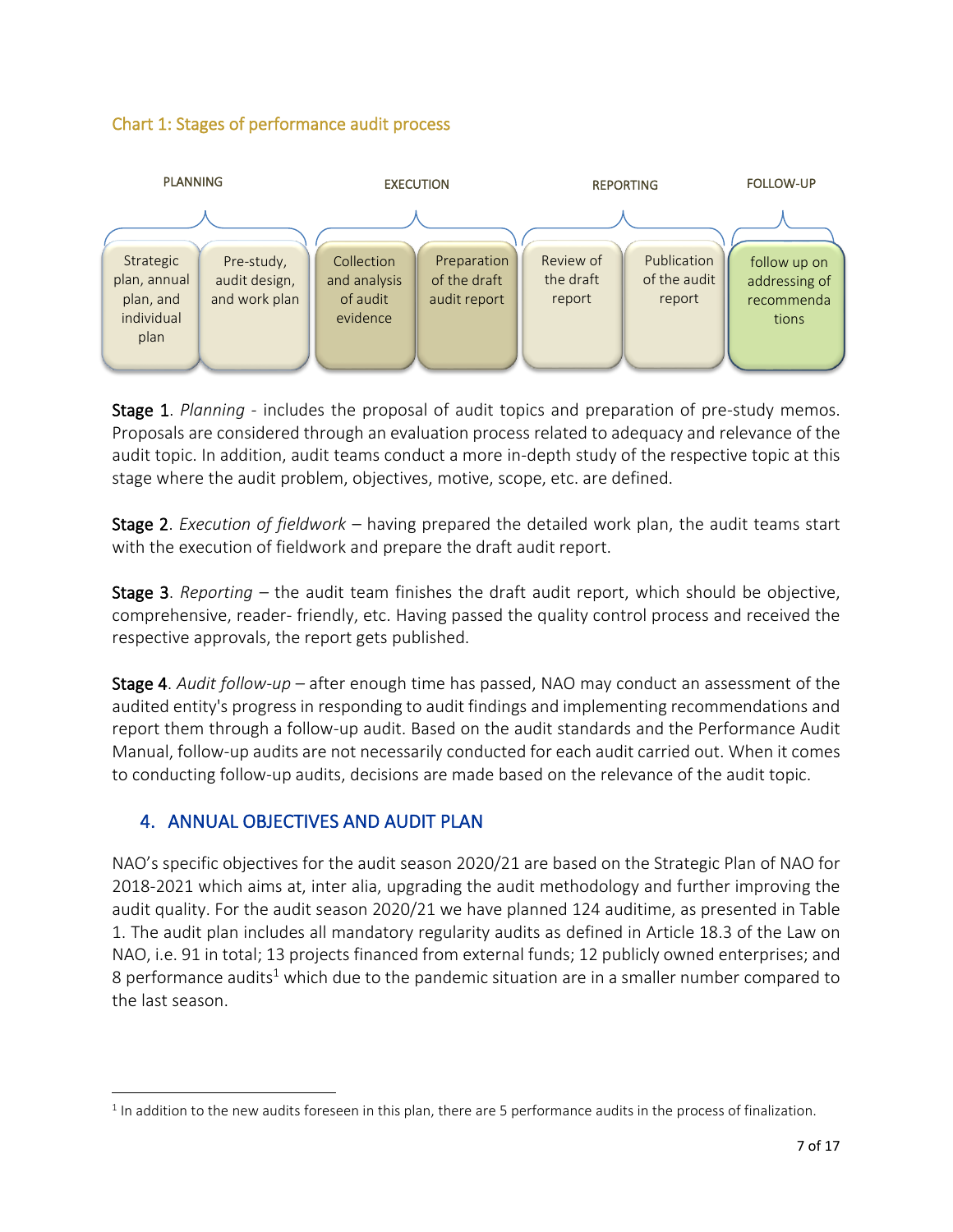| Types of audits                              | Number of audits |
|----------------------------------------------|------------------|
| Regularity audits (financial and compliance) | 116              |
| - Budget of Kosovo                           | 1                |
| - Central Level Institutions                 | 52               |
| - Municipalities                             | 38               |
| - Publicly Owned Enterprises                 | 12               |
| - Projects financed from external funds      | 13               |
| Performance audits <sup>2</sup>              | 8                |
| - Performance audits (procurement & IT)      | 8                |
| Total                                        | 124              |

#### Table 1: Number and type of audits planned for the audit season 2020/2021

The list of all audits is presented in **Annex 1** of this document.

Individual regularity audit reports shall be finalised as of  $30<sup>th</sup>$  of June, 2021. According to the statutory deadline, the Annual Financial Report on Kosovo Budget not later than 31<sup>st</sup> of August of the following year<sup>3</sup>. Performance audits and projects audits shall be published within the schedule defined and approved by the Auditor General.

Human sources shall be deployed considering: availability of human resources and staff qualification and experience; size of the budget to be audited; risks and complexity of the audit topic; and experience gained from previous year.

#### 4.1 Focus of regularity audits

Unlike the last season, the regularity audit portfolio has been reduced based on the Government's decision to bring the number of ministries from 21 down to 15. In addition, the number of POEs<sup>4</sup> audited by NAO has decreased from 14 to 12.

For the audit season 2020/21, NAO has planned the regularity audit (financial and compliance) of 13 donors funded projects, of which 11 projects are funded by the World Bank and two are financed by the Swedish International Development Agency (SIDA).

 $2$  For the selected performance audit topics, pre-studies will be carried out before deciding to conduct the audit.

<sup>&</sup>lt;sup>3</sup> Adherence to this deadline may be affected by the pandemic situation!

<sup>&</sup>lt;sup>4</sup> In selecting the POEs we have taken into consideration the coverage at three levels of organisation (POEs of central, regional, and local levels) and regional coverage.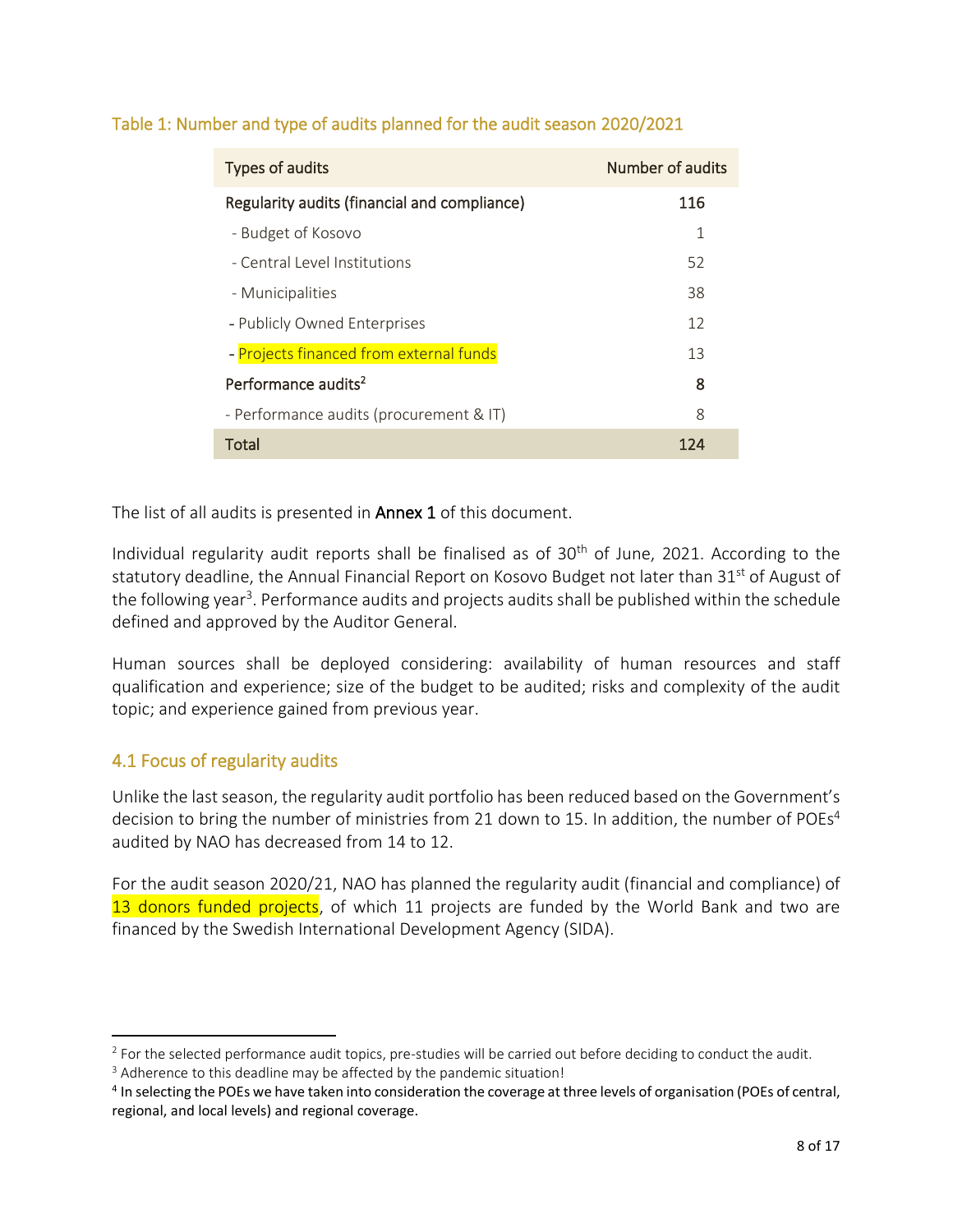#### 4.2 Focus of performance audits

This year, the performance audit topics' selection process has been influenced by the Covid-19 pandemic outbreak in our country. As a consequence, NAO has not been able to conduct regular consultations with civil society organisations and other stakeholders. However, relevant proposals from earlier consultations have been taken into consideration. The audit plan 2020/2021 includes topics from important areas, such as: health and safety, economy, public investment (public procurement), environment, and information technology. In determining the annual plan of performance audits, NAO auditors have been encouraged to give their proposals on audit topics. The proposed topics were then considered by the heads of audit departments, discussed with the Auditor General and approved by him.

The following is a summary on selected topics:

Health and safety: Considering the NAO reports and the ongoing media coverage, the health sector continues to face difficulties in providing adequate healthcare to its citizens. In recent years, the NAO has conducted the audit of the Health Information System, the audit of Essential List of Medicines, the follow-up audit of Management of Medical Equipment, and the follow-up audit of Outpatient Treatment Program is in the process finalisation.

In this audit season, the focus in this area will be placed on the effective and efficient management of emergency situations and the management of Covid-19 pandemic. The objective of the audit on the *Management of Emergency Situations* is the planning for and management of emergency situations involving various processes starting from preparation, evaluation, and implementation of necessary emergency management planning policies. The audit of *Management of Covid-19 Pandemic* will focus on evaluating the implementation of measures set forth in the Manual for protection against the spread of Covid-19 virus.

Economic development and environment protection: In recent years, NAO has published a considerable number of audits regarding economic development, addressing topics of interest such as: subsidies and grants in agriculture as an important sector of economic development; employment policies in the public sector; tariffs of public services; the medium-term expenditure framework in the infrastructure and education sectors; and investments in the northern municipalities through the Development Fund and investments in the local level through the Municipal Performance Grant. Considering the importance promotion of and support by foreign investment has on the economic development, NAO has initiated the audit of foreign direct investments, but it has been temporarily put on hold this topic due to the pandemic which has slowed down many processes related to the economic development globally.

Considering the great vital of environment, NAO has conducted audits on topics of relevance on this area such as: Quality of air; Fuels quality control and monitoring system; ; and the audit related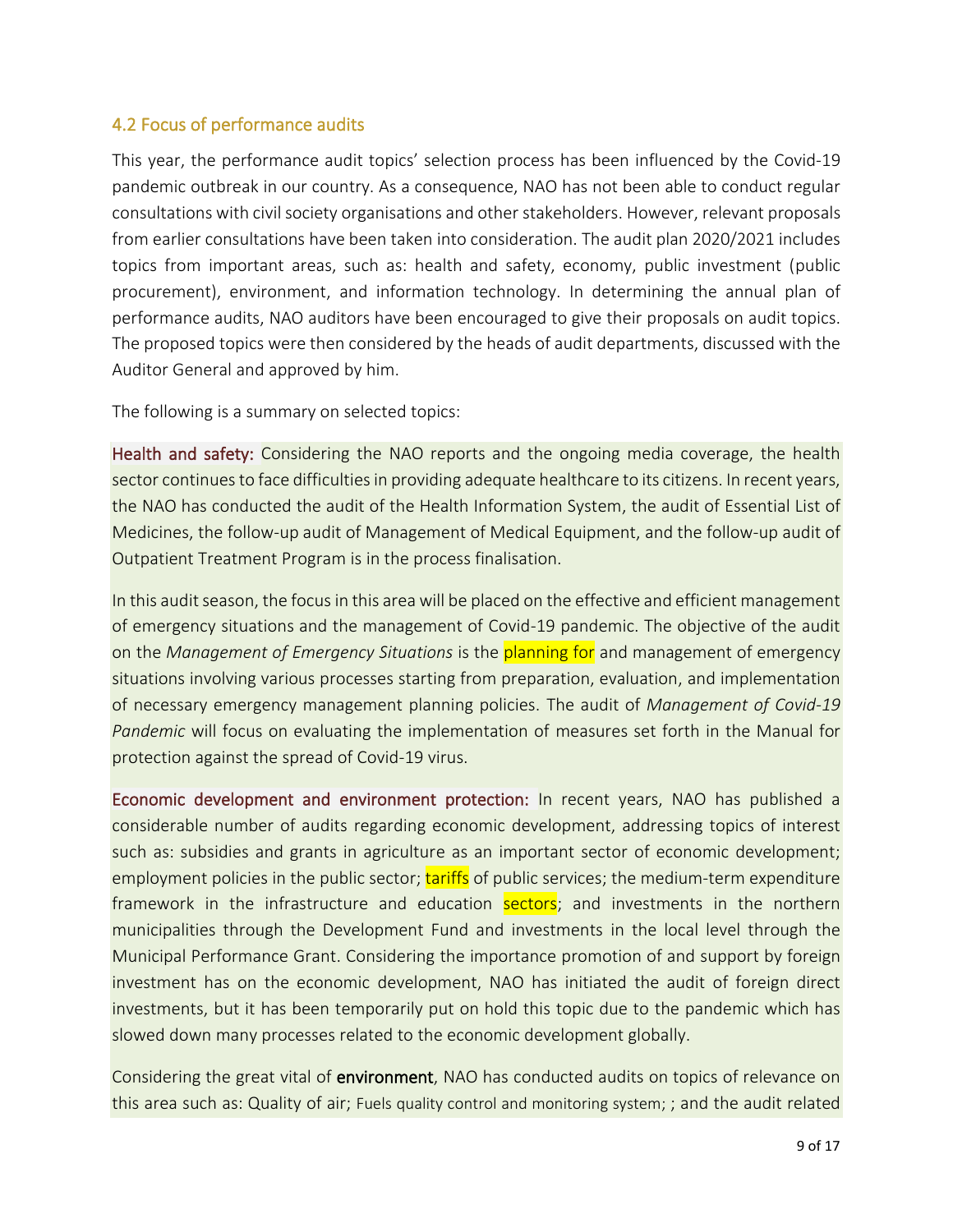to the Licensing system of quarries and environment protection thereof is under finalisation. Previously, NAO has conducted the audit of household waste and medical waste, whilst for the current audit season we will conduct the audit of commercial waste management, considering the impact on the citizens' lives and as one of the conditions for EU membership. The audit will focus on whether the responsible institutions have created the preconditions for adequate treatment of commercial waste to prevent or avoid the hazards coming from such waste and the elements it contains.

Public procurement. In 2019, contracts worth €781 million were concluded through public procurement procedures. These procedures were conducted by 161 contracting authorities responsible to conduct such procedures, whilst procurement procedures for 16 independent institutions were conducted by the Central Procurement Agency. Regularity and performance audits conducted during 2019 have revealed a number of shortcomings in most contracting authorities when it comes to the development and implementation of procurement procedures at all stages of procurement. In recent years, NAO has carried out audits on: Centralised procurements; Procurements with negotiated procedure without publication of contract notice; Effects of dividing tenders into lots; Management of public construction contracts; Development Fund in northern municipalities of Kosovo; and Municipal performance grants funded by DEMOS. NAO is now finalising the audit report on centralised procurements (part II) and the audit report on centralised contract on air transport services. For the audit season 2020/2021, NAO has planned to conduct the audit of value for money in the construction of local roads. This audit will focus on economy, i.e. comparing the prices of projects/contracts with the same and comparable specifications, and will include a comparison on roads outsourced by the central and local governments. It will also conduct an audit of projects funded by the Municipal Performance Grants, including those funded by DEMOS and Ministry of Local Government. This audit will focus on assessing the compliance of procurement procedures and whether the goals these grants were allocated for have been achieved.

Information Technology (IT). Continuous development of information and communication technology has enabled the information to be stored, processed, and delivered electronically. The importance and need for IT audits has increased along the increased application of information and communication technology. In 2020, NAO published three IT audit reports: Management of tax liabilities in Information Systems of Tax Administration of Kosovo; Information Technology in the Kosovo Agency of Statistics Governance, Operations Management and Security of Systems; and Organisation and Management of Information Technology Investments in Public Institutions. The audits carried out by NAO have revealed that Government's investments on information technology have been made with no proper analysis thus resulting dysfunctional and that much more work needs to done to increase the reliability on this systems.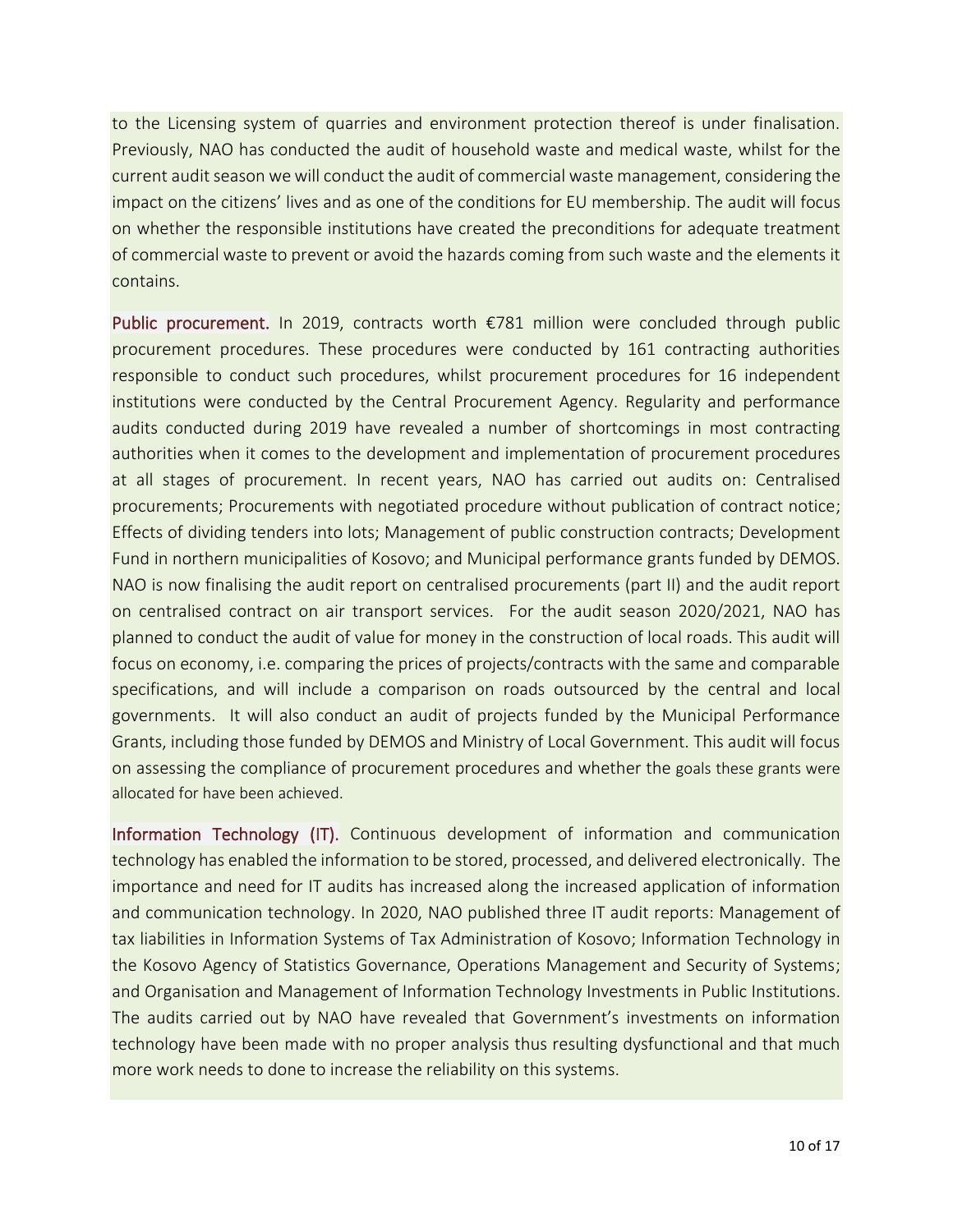For the audit season 2020/2021, NAO has planned to conduct two IT audits on: Cases Management Information System in Basic Courts and Prosecutorial Council of Kosovo; and Grants and Subsidies Management Information Systems in Agriculture. The first audit's objective is to assess the security and administration of cases management information system<sup>5</sup>. Whist the second audit's objective is to assess whether grant and subsidies management information systems have reached the purpose of facilitating the management and transparency of applications and ensuring the integrity, validity, and reliability of data while processing them.

In addition, for the purposes of the audit on state budget, IT auditors of NAO shall conduct the audit on Kosovo Financial Management Information System (KFMIS).

Civil Society. According to the Progress Report 2019, the environment civil society operates in has improved and authorities keep making efforts to enable civil society to give a meaningful contribute in policy development. However, more efforts are needed to improve transparency in the disbursement of public funds to Non-Government Organisations (NGOs). This audit will focus on assessing the NGOs subsidising selection process and the way they have been monitored to ensure that allocated funds are spent for the intended purposes.

NAO has also paid particular importance to the Education sector by conducting audits on topics of relevance such as: the review process of textbooks; management of the textbook supply process; and effectiveness in linking vocational education and training to the needs of labour market. The later has revealed that the current vocational education and training system is unable to meet the needs and demands of the labour market and that there have been many difficulties and setbacks in drafting and revising curricula of vocational education and training profiles and in harmonising them with the occupational standards. Considering the Covid-19 pandemic situation and the priority given to the audit of this issue, we have not foreseen any audit covering this sector.

It is worth mentioning that the audit process does not end upon publication of the audit report or preparation of the action plan by the auditee to address the recommendations because the foreseen actions do not provide assurance that these recommendations will be implemented. For this purpose, implementation of recommendations need to be monitored on regular basis. Followup of performance audit recommendations increases the efficiency of the supreme audit institution's operations, including the audit impact and accountability towards the public. NAO is in the process of assessing the implementation of performance audit recommendations given in the audit reports published in 2017.

<sup>5</sup> Considering the sensitive content of information dealt with by Kosovo Courts and Prosecutorial Council, particular attention will obviously be paid to information security and data protection.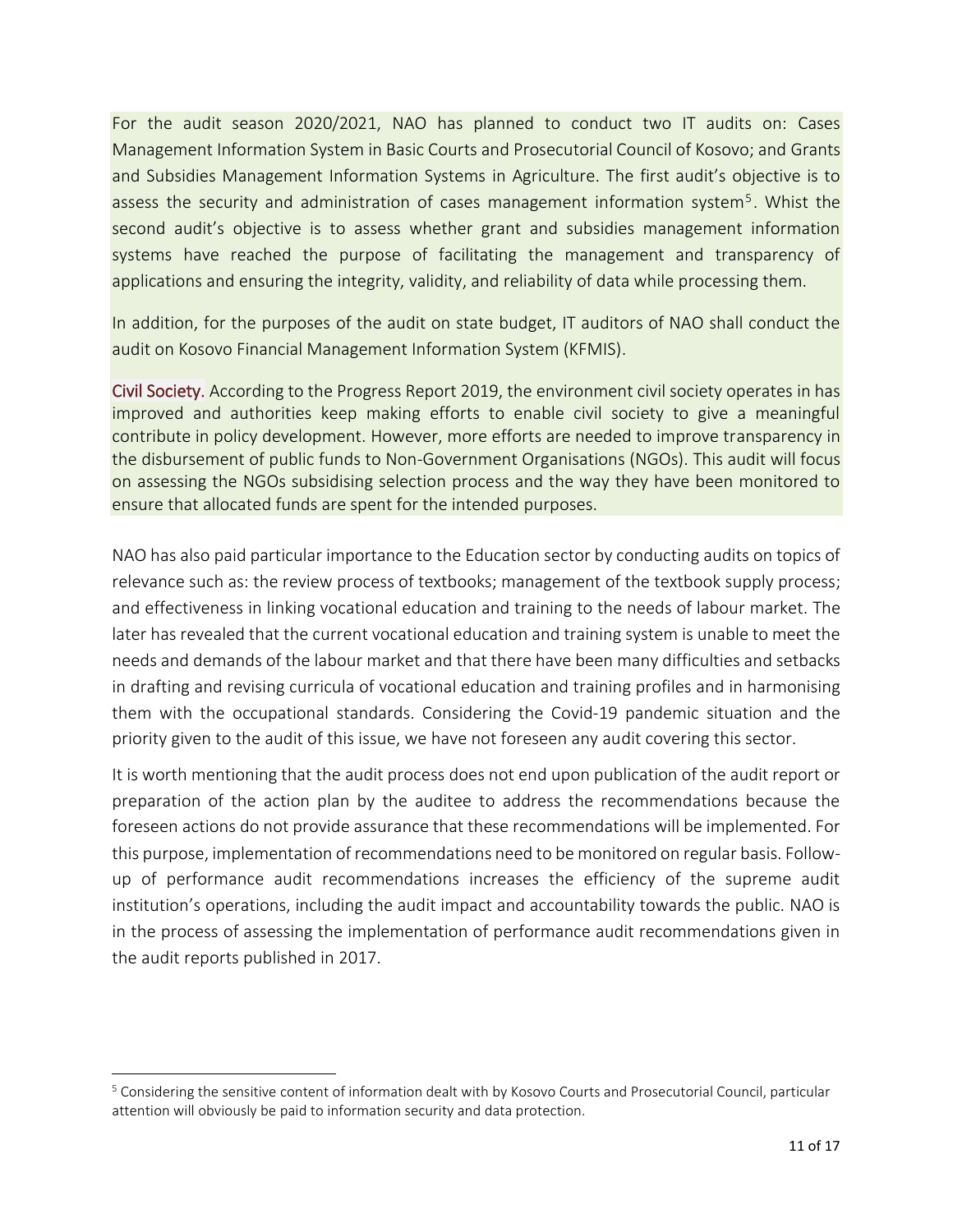#### 4.3 Audit Methodology, Quality control and assurance

Audit quality is a requirement of the law and the International Standards of Supreme Audit Institutions (ISSAIs). The work of the Department for Audit Methodology and Audit Quality Control is focused on certain activities to create the conditions for performing audit work of appropriate quality and implementing the established quality control mechanisms throughout the audit process.

Basic activities during this season will focus on:

- drafting and updating audit manuals, working papers, monitoring and introducing changes made to ISSAIs, providing professional support to auditors, identifying training needs and providing them. These activities will be supported by the Supreme Audit Institution of Poland, which implements the twinning project funded by the European Union;
- ensuring that the updated methodology is implemented through the electronic audit management system;
- reviewing the audit process at all stages and implementing audit quality control according to a specific work plan; and
- analysing certain data and processing them for audit purposes.

#### 5. BUDGET AND HUMAN RESOURCES

#### 5.1. Budget

NAO is financed from the Budget of the Republic of Kosovo, which is approved by the Assembly of Kosovo according to the procedure established in the Law on Public Financial Management and Accountability.

The budget approved for NAO for 2021 is around €2.8 million. Compared to the Law no.07/L-001 on Budget Appropriations for the Budget of the Republic of Kosovo for Year 2020, the budget for 2021 has decreased by 12% (i.e. 6% if compared to the Law no.07/l-014 amending and supplementing the Law no.07/l-001 on Budget Appropriations for the Budget of the Republic of Kosovo for year 2020). This decrease is as a result of the review of Medium Term Expenditures Framework and the changed declaration of priorities by the Government of Kosovo. It is also lower because of the fact that NAO does not have many requests for capital investments in 2021 as the capital project of audit information system SITA has been implemented in 2020 and the last payment for this project to be made in 2021 mainly relates to the expenditures for system maintenance and updating.

According to economic categories, the budget for Wages and Salaries has increased by 0.5%; Goods and Services has decreased by around 13% (i.e. 4% compared to the reviewed budget); Utilities has increased by over 11% (i.e. 43% compared to the reviewed budget); and Capital Investments has decreased by around 83% (i.e. 81% compared to the reviewed budget).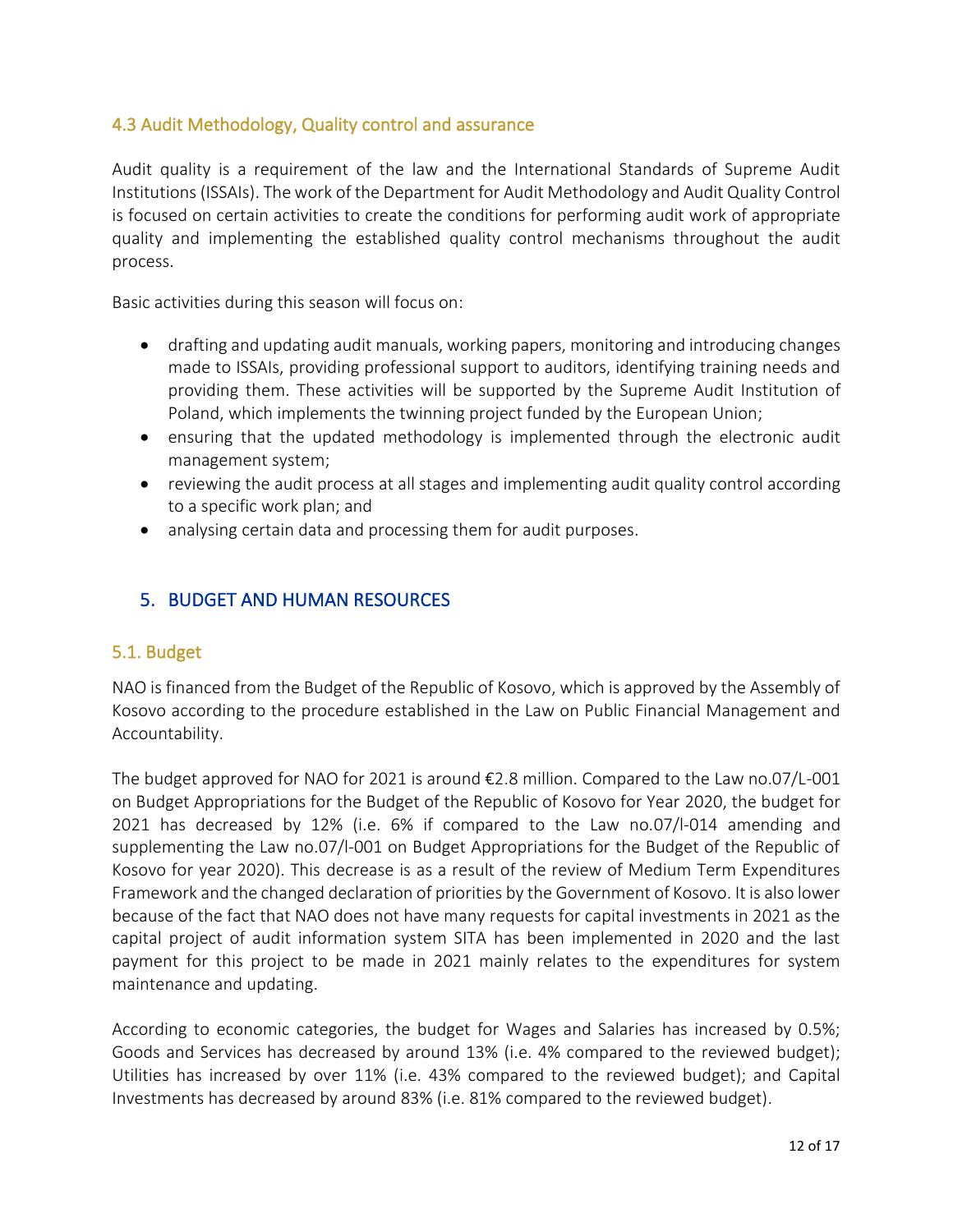Based on the approved budget allocation for 2021, NAO has not changed the number of employees. This hinders the achievement of institutional objective to cover the regularity audit of all budget organisations and of a larger number of POEs, and to increase the number of performance audits, particularly now in these circumstances of pandemic situation our Country is in. As a consequence of insufficient resources, NAO is obliged to outsource a certain number of audits of budget organisations to a private audit company every year.

NAO has entered into cooperation agreements with several peer organisations and international partners. Activities foreseen under this cooperation will be mainly supported by NAO partners.

#### 5.2 Human Resources and Trainings

At present, NAO has 171 employees whilst the number approved by the annual budget is 173 positions. 141 of them are directly engaged in auditing, the others are engaged in management, professional, administration, and support services. The audit staff qualification structure is good and it keeps getting better.

In order to achieve the strategic goals, NAO is investing in the continuous professional development of human resources. Audit staff will be able to continue training and achieve the threshold set by the ISSAIs for continuous professional education, as one of the basic factors for conducting audits with competence, quality, and in accordance with ISSAIs requirements.

According to the NAO annual training plan, auditors attend regular trainings, mainly during those months with less audit engagements. Trainings are held by experts of NAO and external ones, and a considerable number of employees benefit trainings from our partners such as the Swedish National Audit Office, Audit Office of Poland, European Court of Auditors, World Bank, USAID, etc.

We will keep organising trainings in the audit season 2020/21. NAO drafts the annual training plan which includes trainings from NAO staff and external experts. The trainings content and the way they are organised will be adapted to implement the established strategic objectives and individual performance management.

#### 6. IMPLEMENTATION

The plan will be implemented from  $21^{st}$  of October 2020 to  $31^{st}$  of August 2021. During September and October the entire NAO staff attended trainings on the implementation of financial and compliance audits methodology, which was developed with the support of the twinning project of the National Audit Office of Poland, and on use of audit management electronic system.

To implement the activities planned herein, NAO will prepare special action plans according to certain areas and projects.

Prishtina, 20 October 2020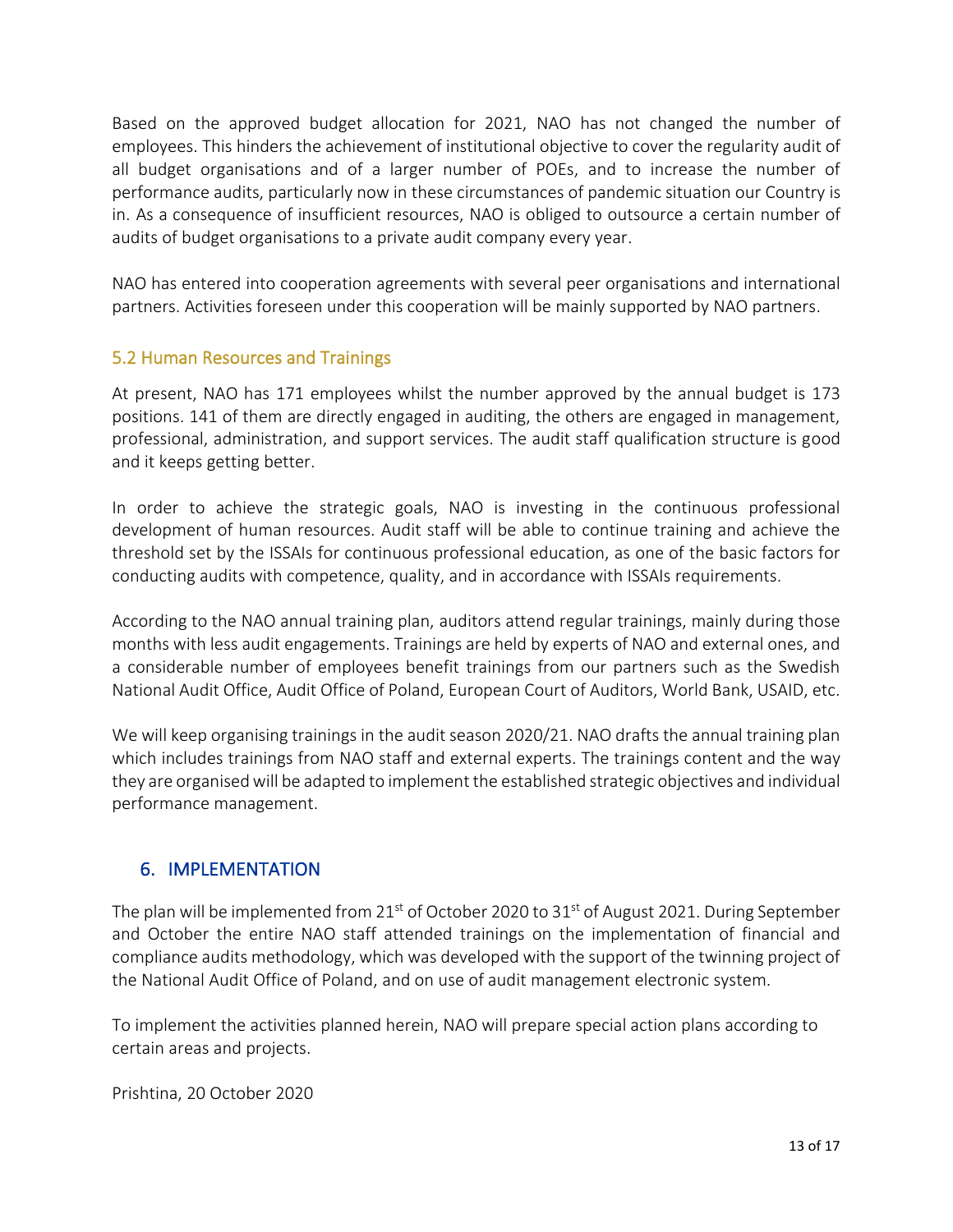Besnik Osmani Auditor General

#### Annex 1. Entities and topics to be audited

# A. AUDITIMET E RREGULLSISË [FINANANCIARE DHE TË PAJTUESHMËRISË]

## Table 2: Central level institutions [1 + 52 = 53]

|                | Auditees                                                      | Budget 2020   |
|----------------|---------------------------------------------------------------|---------------|
| 1              | Annual Audit Report on Kosovo Budget                          | 2,620,368,600 |
| $\overline{2}$ | Assembly of Kosovo                                            | 10,019,535    |
| $\overline{3}$ | Office of the President                                       | 3,380,122     |
| 4              | Office of the Prime Minister                                  | 15,016,506    |
| 5              | Ministry of Finance and Transfers                             | 345,208,528   |
| 6              | Tax Administration of Kosovo                                  | 13,172,685    |
| $\overline{7}$ | Kosovo Custom                                                 | 10,964,936    |
| 8              | Ministry of Local Government                                  | 4,927,121     |
| $\mathsf 9$    | Ministry of Agriculture, Forestry, and Rural Development      | 57,627,856    |
| 10             | Ministry of Trade and Industry                                | 7,052,000     |
| 11             | Ministry of Infrastructure                                    | 130,704,711   |
| 12             | Ministry of Health                                            | 51,076,501    |
| 13             | Kosovo Hospital University Clinical Services                  | 117,086,365   |
| 14             | Health Insurance Fund                                         | 9,379,692     |
| 15             | Ministry of Culture, Youth, and Sports                        | 38,546,389    |
| 16             | Ministry of Education and Science                             | 63,016,677    |
| 17             | University of Prishtina                                       | 31,041,403    |
| 18             | Ministry of Labour and Social Welfare                         | 481,075,414   |
| 19             | Ministry of Communities and Returns                           | 4,762,114     |
| 20             | Ministry of Economy and Environment                           | 155,343,402   |
| 21             | Ministry of Internal Affairs                                  | 148,722,254   |
| 22             | Ministry of Justice                                           | 30,106,574    |
| 23             | Ministry of Foreign Affairs and Diaspora                      | 28,928,646    |
| 24             | Ministry of Defence                                           | 63,602,303    |
| 25             | Ministry of Regional Development                              | 4,521,825     |
| 26             | Kosovo Prosecutorial Council                                  | 13,727,289    |
| 27             | Independent Commission for Mines and Minerals                 | 1,256,783     |
| 28             | Kosovo Judicial Council                                       | 28,375,451    |
| 29             | <b>Trust Fund</b>                                             | 9,379,693     |
| 30             | Privatization Agency of Kosovo                                | 7,159,680     |
| 31             | <b>Public Procurement Regulatory Commission</b>               |               |
| 32             | Academy of Sciences and Arts                                  |               |
| 33             | Regulatory Authority for Electronic and Postal Communications |               |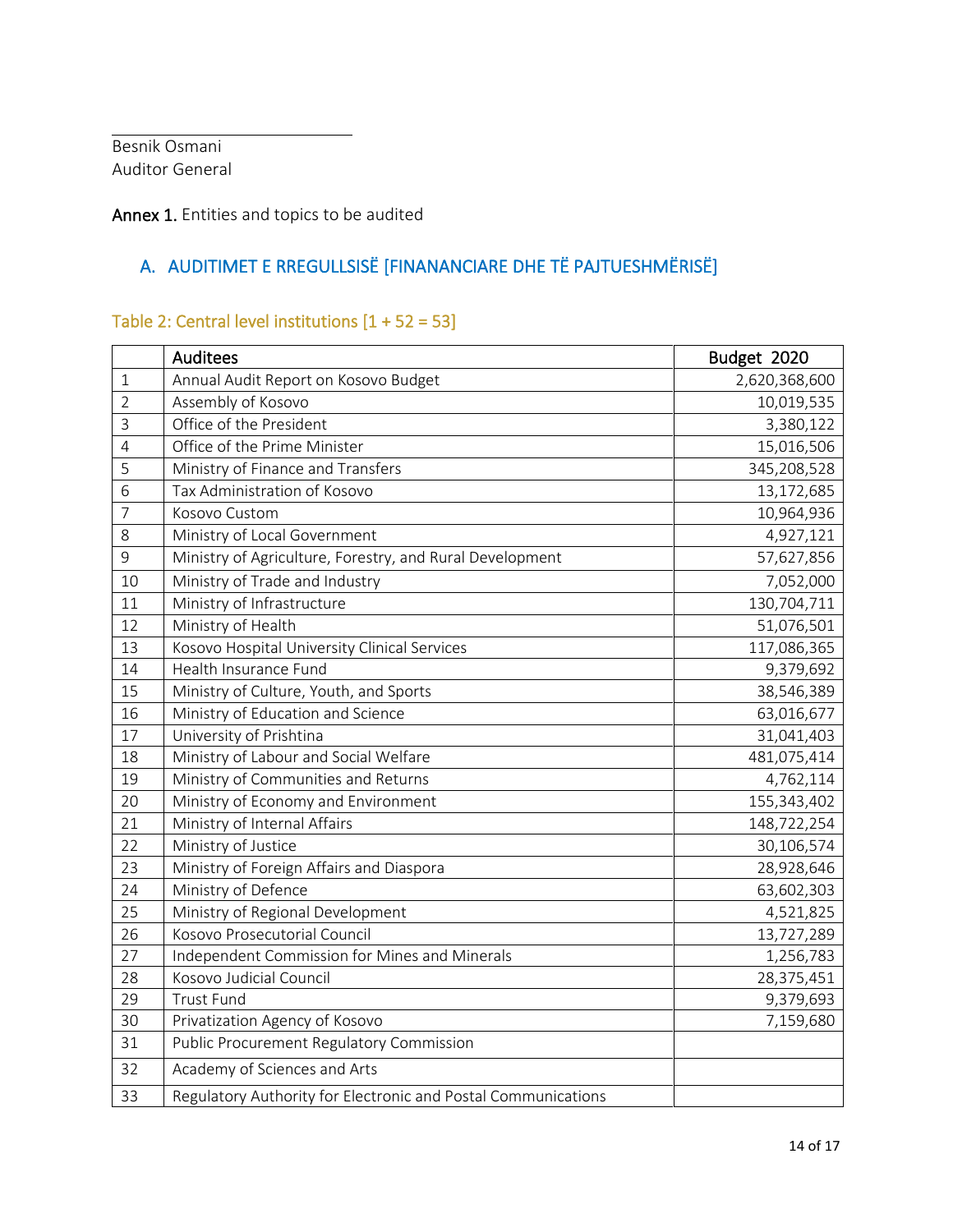| 34 | Anti-Corruption Agency                             |
|----|----------------------------------------------------|
| 35 | Energy Regulatory Office                           |
| 36 | Procurement Review Body                            |
| 37 | Free Legal Aid Agency                              |
| 38 | Constitutional Court of Kosovo                     |
| 39 | Kosovo Competition Authority                       |
| 40 | Kosovo Council for Cultural Heritage               |
| 41 | Election Complaints and Appeals Panel              |
| 42 | Independent Oversight Board for the Civil Service  |
| 43 | Water Services Regulatory Authority                |
| 44 | Railway Regulatory Authority                       |
| 45 | Civil Aviation Authority                           |
| 46 | Independent Media Commission                       |
| 47 | <b>Central Election Commission</b>                 |
| 48 | Ombudsperson                                       |
| 49 | Justice Academy                                    |
| 50 | Kosovo Property Comparison and Verification Agency |
| 51 | Information and Privacy Agency                     |
| 52 | Agency for Management of Memorial Complexes        |
| 53 | Air Navigation Services Agency                     |

## Table 3: Municipalities [35]

|                | <b>Auditees</b> | Budget 2020 |
|----------------|-----------------|-------------|
| $\mathbf{1}$   | Prishtina       | 91,738,141  |
| $\overline{2}$ | Obiliq          | 11,437,447  |
| 3              | Podujeva        | 24,165,070  |
| $\overline{4}$ | Fushë Kosova    | 12,621,667  |
| 5              | Mitrovica South | 22,152,938  |
| 6              | Graçanica       | 8,101,328   |
| $\overline{7}$ | Mitrovica North | 6,450,651   |
| 8              | Zubin Potok     | 2,564,767   |
| 9              | Zveçan          | 2,460,695   |
| 10             | Prizren         | 51,020,486  |
| 11             | Mamusha         | 1,981,804   |
| 12             | Malisheva       | 15,583,802  |
| 13             | Rahovec         | 14,762,420  |
| 14             | Lipjan          | 18,045,793  |
| 15             | Shtime          | 7,937,712   |
| 16             | Suhareka        | 16,987,460  |
| 17             | Shtërpca        | 4,221,098   |
| 18             | Kllokot         | 1,137,495   |
| 19             | Gjilan          | 27,614,397  |
| 20             | Viti            | 12,318,790  |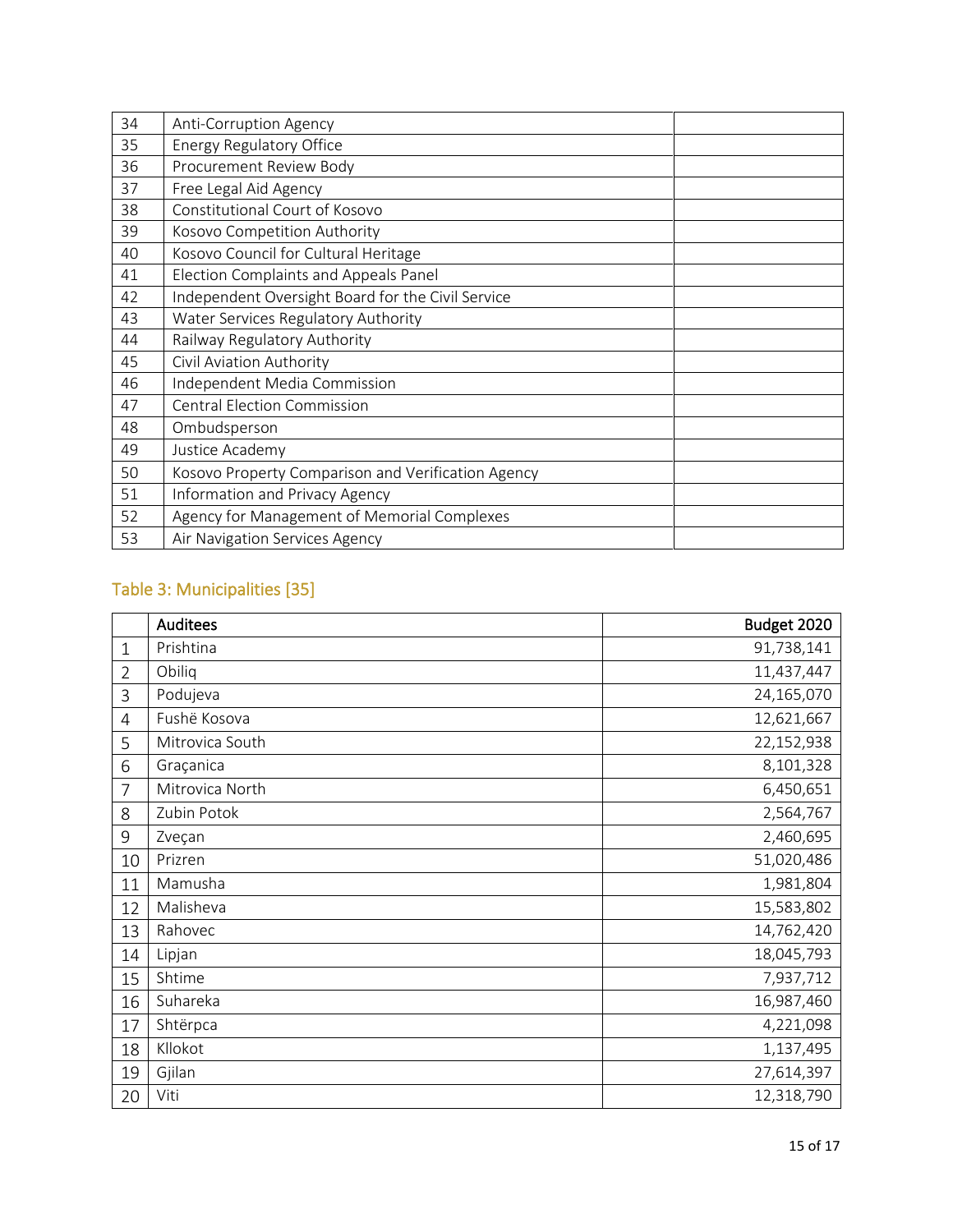| 21 | Novobërda     | 3,075,633  |
|----|---------------|------------|
| 22 | Ferizaj       | 33,516,833 |
| 23 | Klina         | 11,054,140 |
| 24 | Peja          | 28,855,746 |
| 25 | Istog         | 11,610,676 |
| 26 | Gllogoc       | 16,530,458 |
| 27 | Skenderaj     | 15,029,829 |
| 28 | Vushtrri      | 20,038,259 |
| 29 | Gjakova       | 27,332,147 |
| 30 | Deçan         | 9,758,096  |
| 31 | Kamenica      | 9,401,944  |
| 32 | Partesh       | 1,216,548  |
| 33 | Ranillug      | 1,918,848  |
| 34 | Kaçanik       | 9,013,830  |
| 35 | Hani i Elezit | 2,787,095  |
| 36 | Dragash       |            |
| 37 | Junik         |            |
| 38 | Leposaviq     |            |

# Table 4: Publicly Owned Enterprises [12]

|                | <b>Auditees</b>                    |
|----------------|------------------------------------|
| 1              | Kosovo Landfill Management Company |
| $\overline{2}$ | Kosovo Railway - Trainkos          |
| 3              | Hortikultura                       |
| $\overline{4}$ | RWC Hidromorava                    |
| 5              | RWC Hidroregjioni Jugor            |
| 6              | <b>RWC Prishtina</b>               |
| 7              | RC of Irrigation - Drini i Bardhë  |
| 8              | RWC Pastrimi - Prishtinë           |
| 9              | Telekom of Kosovo                  |
| 10             | Post of Kosovo                     |
| 11             | RWC Bifurkacioni - Ferizaj         |
| 12             | Kosovo New Energy Enterprise       |

# Table 5: Projects funded from government borrowing and donors [13]

| <b>Auditees</b>                                    | <b>Budget</b> |
|----------------------------------------------------|---------------|
| Improvement of Kosovo Education System (MEST - WB) | 3.134.454     |
| Competitiveness and export readiness (MTI - WB)    | 1.069.643     |
| Renewable Energy Efficiency (MED - WB)             | 7.473.736     |
| Rural and Agricultural Development (MAFRD - WB)    | 7.070.633     |
| Kosovo Digital Economy (MEE - WB)                  | 6.146.373     |